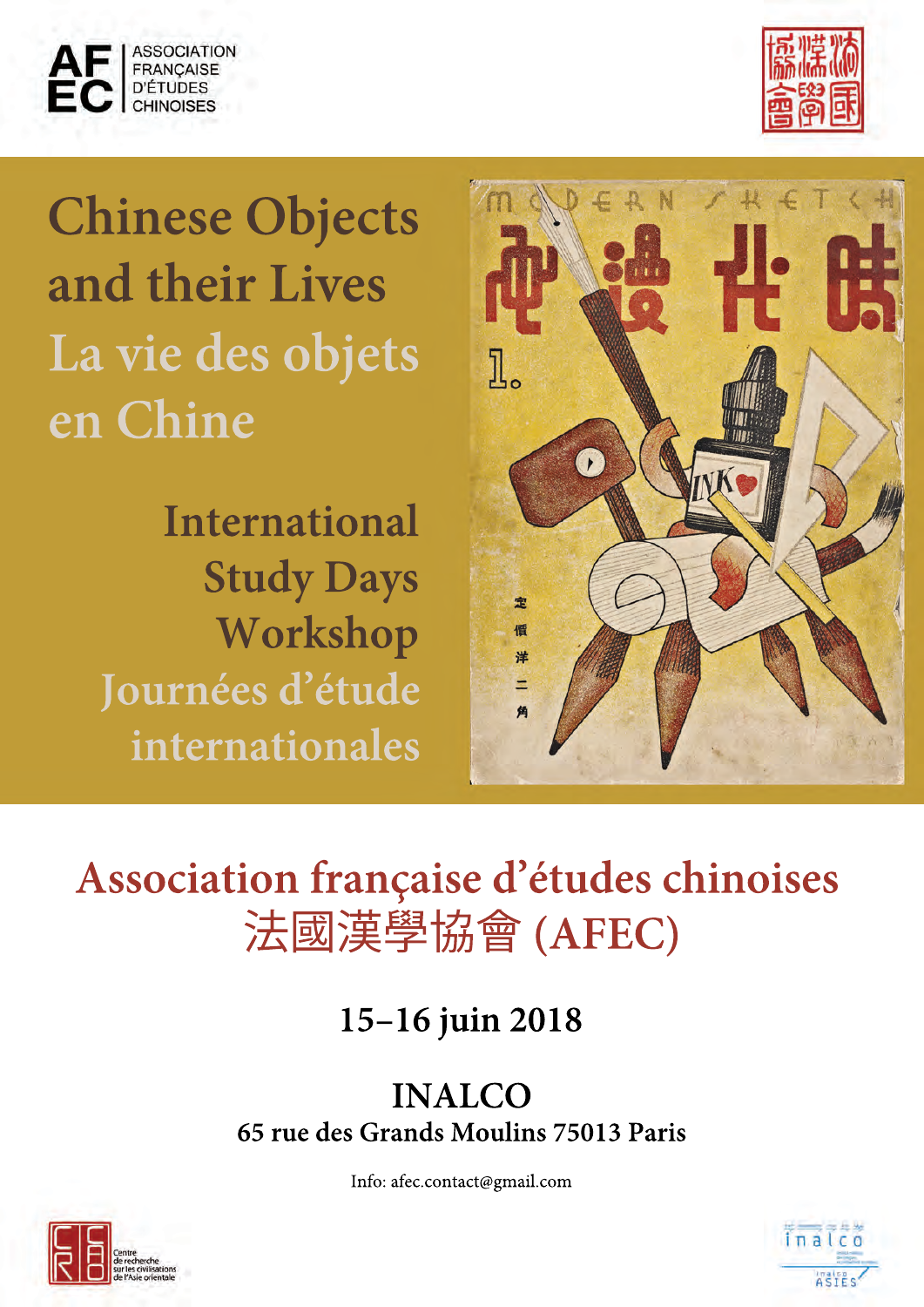

# **ASSOCIATION<br>
FRANÇAISE<br>
D'ÉTUDES International Study Days Workshop 2018**<br>
CHINOISES **International Study Days Workshop 2018**

## **Chinese Objects and their Lives**

## **La vie des objets en Chine**

| ma vie des sojets en chine                                                                                                               |                                                                       |                                                                                                                                                               |                                                        |  |
|------------------------------------------------------------------------------------------------------------------------------------------|-----------------------------------------------------------------------|---------------------------------------------------------------------------------------------------------------------------------------------------------------|--------------------------------------------------------|--|
| <b>FRIDAY, JUNE 15</b>                                                                                                                   |                                                                       |                                                                                                                                                               |                                                        |  |
| 8:45                                                                                                                                     | Welcome                                                               |                                                                                                                                                               |                                                        |  |
| 9:15                                                                                                                                     | Introductory remarks, Valérie LAVOIX, President of the AFEC (Amphi 3) |                                                                                                                                                               |                                                        |  |
| <b>MORNING SESSION</b> (9:30-12:50)                                                                                                      |                                                                       |                                                                                                                                                               |                                                        |  |
| Amphi 2                                                                                                                                  |                                                                       |                                                                                                                                                               | Amphi <sub>3</sub>                                     |  |
| <b>OBJECTS OF MEMORY AND MEMORY OF THE</b><br>OBJECT <sub>(1)</sub>                                                                      |                                                                       | <b>CIRCULATING OBJECTS</b><br>(1)                                                                                                                             |                                                        |  |
|                                                                                                                                          | Chair. Gilles GUIHEUX                                                 |                                                                                                                                                               | Chair: John FINLAY                                     |  |
| 9:30                                                                                                                                     | Nathanel AMAR (The University of Hong<br>Kong)                        | 9:30                                                                                                                                                          | WANG Lianming (Heidelberg University)                  |  |
| Les vies du dakou en Chine : d'un déchet à sa nostalgie (The<br>Lives of Dakou in China: From Waste to Nostalgia)                        |                                                                       | Materialized Identities: Kingfisher Feather and Qing Material<br>Culture                                                                                      |                                                        |  |
| 10:00                                                                                                                                    | James A. FLATH (University of Western<br>Ontario)                     | 10:00                                                                                                                                                         | Ines EBEN V. RACKNITZ (University of<br>Nanjing)       |  |
| Unmanufacturing Modern China: Industrial Ruins and Post-<br><b>Industrial Society</b>                                                    |                                                                       | Chinese Zodiac: The Social Life of the Yuanming Yuan's<br>Circle of Animals                                                                                   |                                                        |  |
| 10:30                                                                                                                                    | LU Yi (Harvard University)                                            | 10:30                                                                                                                                                         | Nathalie MONNET (BnF)                                  |  |
| Sinological Garbology: Archives and History in Modern<br>China                                                                           |                                                                       | Le rôle actif des livres chinois dans le développement de la<br>sinologie (The Crucial Influence of Books in the Development<br>of Chinese Studies in France) |                                                        |  |
| 11:00 Coffee break                                                                                                                       |                                                                       |                                                                                                                                                               |                                                        |  |
| Amphi 2                                                                                                                                  |                                                                       |                                                                                                                                                               | Amphi <sub>3</sub>                                     |  |
| <b>OBJECTS OF MEMORY AND MEMORY OF THE</b><br>OBJECT <sub>(2)</sub>                                                                      |                                                                       | <b>CIRCULATING OBJECTS</b><br>(2)                                                                                                                             |                                                        |  |
|                                                                                                                                          | Chair. Pierre-Emmanuel ROUX                                           |                                                                                                                                                               | Chair: Michaela PEJCOCHOVA                             |  |
| 11:20                                                                                                                                    | Kenneth J. HAMMOND (New Mexico<br>State University)                   | 11:20                                                                                                                                                         | (Southeast<br>University,<br>П<br>Xiaoxuan<br>Nanjing) |  |
| A Broadsheet Image of Sixteenth Century Beijing                                                                                          |                                                                       | Bronzes Commodified and the Rise of Commercialization in<br>Eastern Zhou                                                                                      |                                                        |  |
| 11:50                                                                                                                                    | LI Geng (Chinese Academy of Social<br>Sciences)                       | 11:50                                                                                                                                                         | LOTZE<br>(University<br>Johannes<br>of<br>Manchester)  |  |
| "Old House Can Tell": Chinese Lineage Group Re-<br>Activation and Female Agency around Built Heritage                                    |                                                                       | Multilingual Objects: Material Culture as Evidence of Ming<br>China's Global Engagement (1368-1644)                                                           |                                                        |  |
| 12:20                                                                                                                                    | HOU Song (Guangdong University of<br>Foreign Studies)                 | 12:20                                                                                                                                                         | YU Yusen (Heidelberg University)                       |  |
| Historicizing, Poeticizing and Dwelling: The Remembrance<br>and Meaning Negotiation of Trees as Cultural Sites in Late<br>Imperial China |                                                                       | Chinese Painting as Object: Collecting and (Re)mounting<br>Chinese Painting in Persian Albums, 15th-16th Centuries                                            |                                                        |  |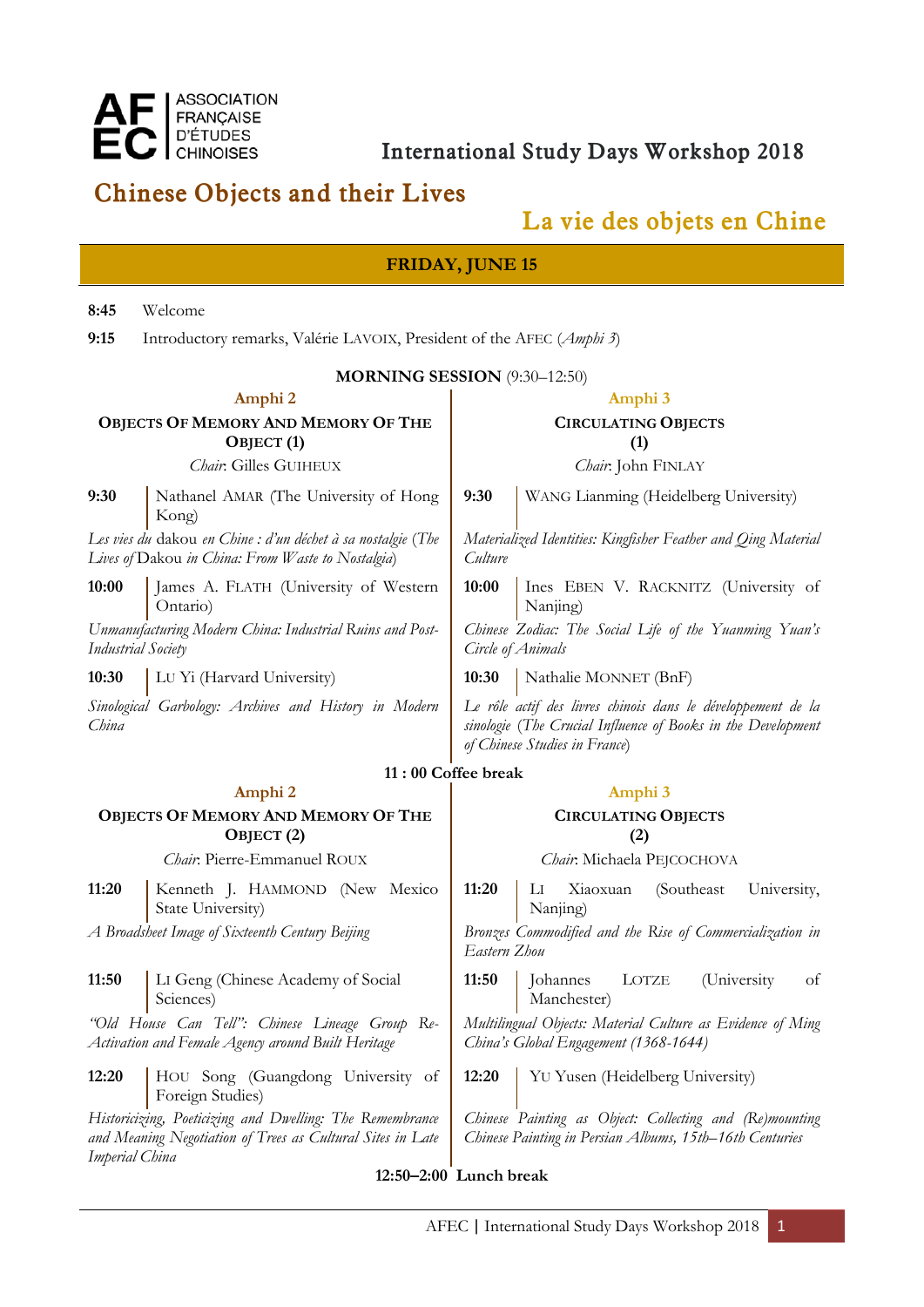#### **AFTERNOON SESSION** (2:00–6:00)

#### **SOCIAL LIFE OF OBJECTS: HUMAN-OBJECT INTERACTIONS (1)**

*Chair*: Francesca DAL LAGO

2:00 LEE Wing Ki (Hong Kong Baptist University)

*The Social Lives of Porcelain Photo as Commemorative Portrait in the 20th Century Chinese Context*

2:30 HUANG I-Fen (National Palace Museum, Taiwan)

*From Boudoir to Antique shop to Modern Museum: The Social Life of Han Ximeng's Embroidered Album*

**3:00** Suzanne E. WRIGHT (University of Tennessee)

#### **Amphi 2 Amphi 3**

**OBJECT TRAJECTORIES: CHANGES IN MEANING OR IN VALUE**

*Chair*: Ping FOONG

2:00 Bonnie CHENG (Oberlin College)

*Meaning and Value in Underground Tombs*

2:30 Maria KHAYUTINA (University of Munich)

He zun zhuan 何尊傳: *From an Agent in the Early Chinese Polity Formation to the Treasure of the State*

**3:00** ZHU Pinyan (University of Kansas)

Jiupai: *Performance and Play Avalokites*́*vara in Gold: The Transformation of a Devotional Image at Dazu Grottoes*

#### **3:30 Coffee break**

**SOCIAL LIFE OF OBJECTS : HUMAN-OBJECT INTERACTIONS (2)**

*Chair*: Marie LAUREILLARD

*"The Decaying Brushstrokes Inscribed Are Where Your Divine Spirits Rest": The Creation of Painting Inscriptions as Controlling the Past, Present, and Future*

4:20 | Cédric LAURENT (Rennes 2 University) | 4:20 | XU Lufeng (INALCO)

*Réévaluation iconographique du paysage : Peintures et poèmes de méditation aux XVe et XVIe siècles (Revaluating Landscape Iconography: Painting and Poetry of Meditation during the 15th & 16th Centuries)*

**4:50** Pedith CHAN (The Chinese University of Hong Kong)

*Visual Travelogue of Scenic Mountains: Yu Jianhua's Travel Albums*

**5:20** Thomas KELLY (University of Michigan) **5:20** LEI Yang (EPHE)

#### **Amphi 2 Amphi 3**

#### **RELIGIOUS AND SECULAR OBJECTS**

*Chair*: Vincent DURAND-DASTÈS

**3:50** WANG Wenxin (Palace Museum, Beijing) **3:50** Michaela PEJCOCHOVA (National Gallery, Prague)

> *From Ritual to Colonial Fantasies: Chinese Ritual Objects as*  Part of Western Collections of Chinese Art in the Inter-War *Period*

*Usuels, disciplinés, violents : Les couteaux portés par les bonzes du temple Shaolin (Ordinary, Disciplined, Violent: Buddhist Monks' Knives in the Shaolin Temple)*

**4:50** Michel CHAMBON (Boston University)

*Produire et consommer le sang du Christ en Chine Protestante d'aujourd'hui (Producing and Consuming the Blood of Christ among Chinese Protestants Today)*

*The Poetry of Ink in Late Imperial China Creation and Reconstruction of a Soundscape: The Great Buddhist Bell of the Yongle Era in the Local Literature of Peking, 1600-1900*

6:00 **COLIT** Olivier de BERNON (EFEO), A museum for Chinese Art of Everyday Life: a Project for Paris (*Amphi 3*)

**♠♠♠**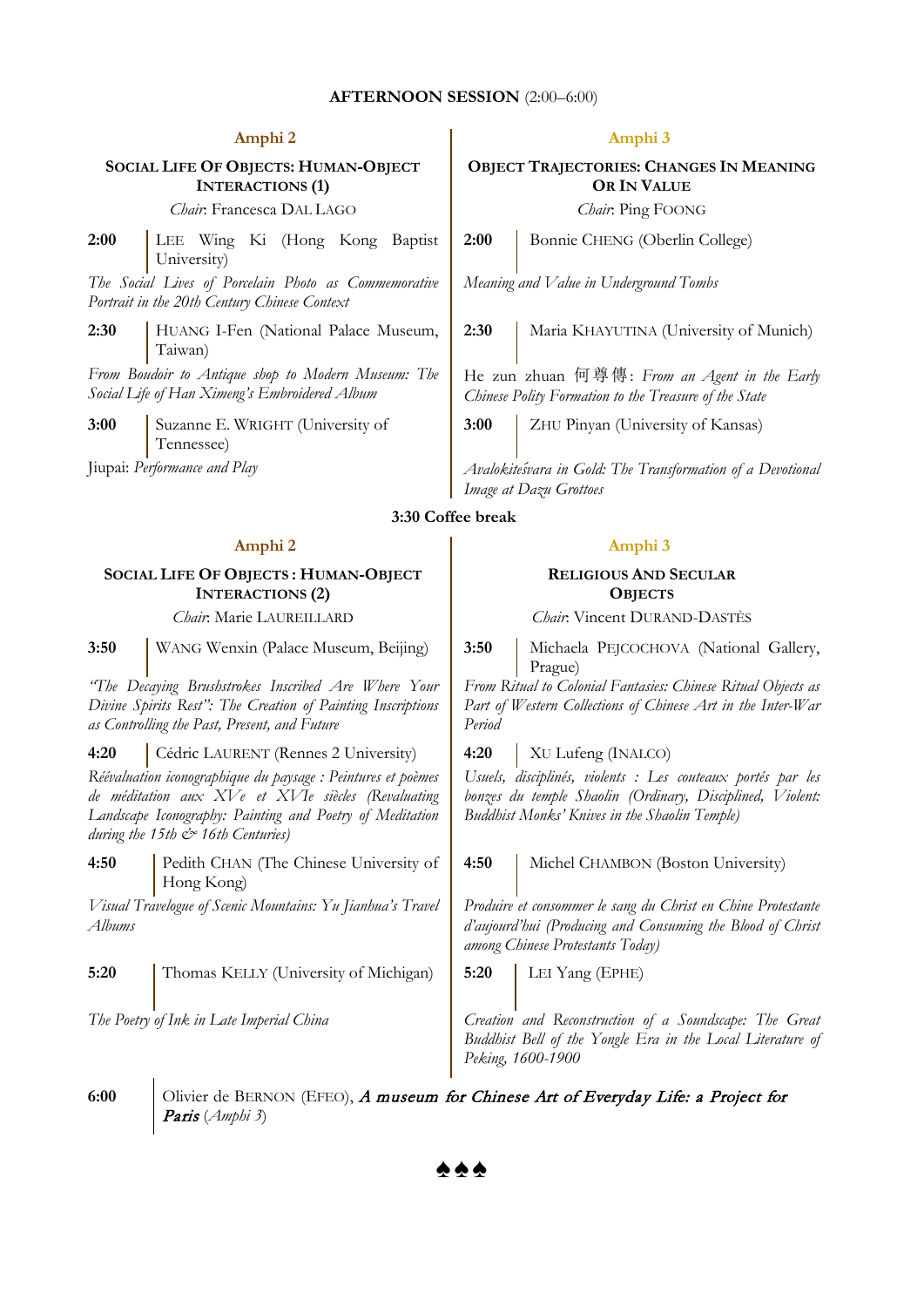### **SATURDAY, JUNE 16**

#### **MORNING SESSION** (9:30–12:50)

#### **Amphi 6 Amphi 7 COLLECTING NEGLECTED OBJECTS** *Chair*: Delphine SPICQ **WHAT DO OBJECTS TELL US? (1)** *Chair*: Alain THOTE **9:30** Romain LEFEVBRE (Artois University) **9:30** Ping FOONG (Seattle Art Museum and University of Washington) *A Decade of Auctions: What Place for Tangut Objects within the Cultural and Historical Legacy of China? A Dunhuang Imaginary: The case of mistaken identity in the biography of a Tang dynasty votive tablet* **10:00** Anna GRASSKAMP (Hong Kong Baptist University) 10:00 | KIM Moonsil Lee (Rhode Island College) *Maritime Matters: Oceans, Objects and Collecting in Early Modern China The Capacity of Ancient Vessels: Vessel Volumes in the Catalogues from the Song to the Qing Periods, and Now* **10:30** Fred Yi SHAN (The Ohio State University) **10:30** Zhang JINGHONG (Southern University of Science and Technology, Shenzhen) *Dust of the Song Dynasty: Huang Pilie (1763-1825) and His Collection of Song Editions Chinese Tea Serving Pitcher and the Debate Over Its Multiple Cultural Origins* **11 : 00 Coffee break Amphi 6 Amphi 7 VERBAL REPRESENTATION OF OBJECTS** *Chair*: Valérie LAVOIX **WHAT DO OBJECTS TELL US? (2)** *Chair*: Daniela CAMPO **11:20** CHEN Guangcheng (Princeton University) **11:20** Fresco SAM-SIN (Leiden University) *A Name Searching for its Object: The Life of Jia* 斝 *and the Contestation of Authenticity From Clan to Empire: The Manchu Shaman's Changing Toolkit* 11:50 Zornica KIRKOVA (State Library of Berlin-Preußischer Kulturbesitz) **11:50** YANG Ya-ting (Freie Universität Berlin) *Facets of the Mountain Censer in Early Medieval Chinese Poetry* Qipao: *Femininity and Modern China* 12:20 | Melinda PIRAZZOLI (University of Bologna) *Lu Xun's Sense of Objects: Exchange, Consumption and Commodity Fetishism in Lu Xun's "Medicine" (1919) and "Soap" (1924)*

### **12:50–2:00 Lunch break**

#### **AFTERNOON** (3:30–5:30)

**3:30– 5:30** Visit to the special exhibition Perfumes of China, the Culture of Incense in Imperial Times, Cernuschi Museum. With Éric **LEFEBVRE**, director of the Cernuschi Museum and curator of the exhibition.

## **♠♠♠**